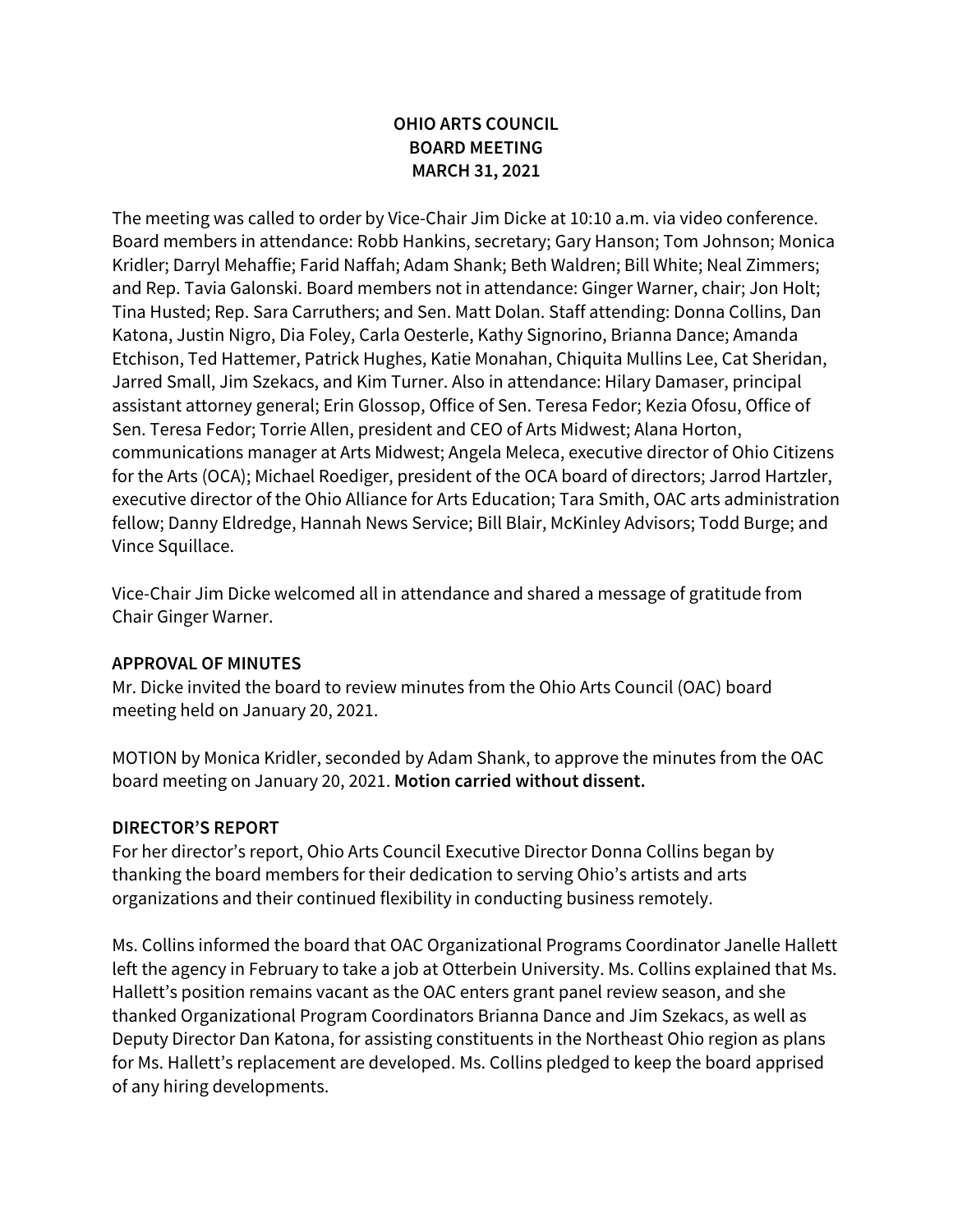Next, Ms. Collins shared that the 4-percent salary cut and step-increase freeze affecting exempt employees, included as statewide cost-savings measures in response to the coronavirus pandemic's fiscal impact, had been lifted. She explained that the salaries of exempt employees would be restored by 3 percent and step-increases would resume in April.

Explaining that the State of Ohio, under the direction of Governor Mike DeWine, is emphasizing a renewed focus on diversity, equity, and inclusion (DEI), Ms. Collins said that the OAC staff has been engaging in ongoing training modules presented by the Ohio Department of Administrative Services. These regular virtual DEI trainings contributed to the fulfillment of a new statewide competency titled "embracing diversity and inclusion" that is included in each state employee's annual performance review. Ms. Collins also shared that the OAC staff has had its own internal DEI Committee for several years. The committee has begun organizing quarterly professional development opportunities and providing other resources for the entire OAC staff, Ms. Collins said.

Ms. Collins then shared that virtual panel review meetings for FY 2022 grant applications would begin on April 6, 2021, with the TeachArtsOhio program. Panel meetings were scheduled throughout the spring, concluding with ArtSTART panel meetings by May's end. She shared her gratitude for the work of the agency's staff. She reminded the board that panel meetings are public and streamed live and encouraged board members to attend.

Ms. Collins shared that the OAC was recently announced as one of 36 state arts agencies receiving awards from the National Assembly of State Arts Agencies and Aroha Philanthropies. Ohio secured \$60,000 for the Ohio Intensive Creative Aging Training Initiative, the higher of two tiers of awards, to support the further professional development of teaching artists to work with senior populations. Ms. Collins thanked Arts Learning Coordinators Jarred Small and Chiquita Mullins Lee for their work on the award application and for their leadership in developing the initiative.

Finally, Ms. Collins recapped the OAC's work with regional arts organization Arts Midwest. Over the past year, Ohio arts and culture organizations have received more than \$700,000 from Arts Midwest. Ms. Collins explained that more information could be found in the Arts Midwest annual return-on-investment report, to be discussed later by Arts Midwest President and CEO Torrie Allen.

#### **QUARTERLY EXPENDITURE REPORTS**

Mr. Dicke began reviewing the agency's quarterly expenditure report covering the second quarter of FY 2021. He highlighted the fact that the second quarter's report included a separate section devoted to previously approved Coronavirus Aid, Relief, and Economic Security (CARES) Act payments.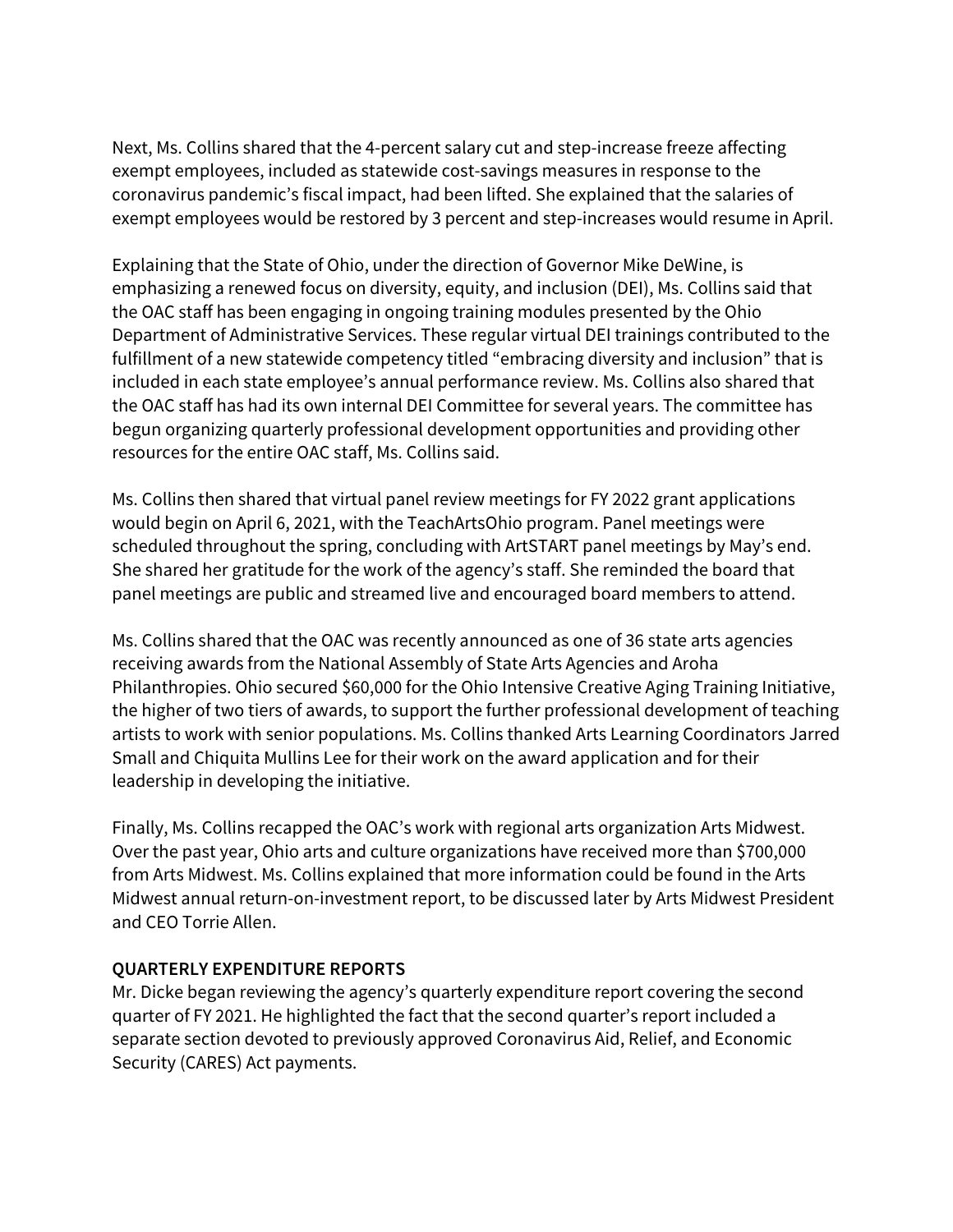MOTION by Darryl Mehaffie, seconded by Bill White, to approve the quarterly expenditure report for the second quarter of FY 2021. **Motion carried without dissent.**

#### **RATIFICATION REPORT**

Mr. Dicke reviewed the ratification report. He reminded the board that the items listed are programs or initiatives where the board has granted the executive director expedited authority to issue grants between board meetings.

Neal Zimmers asked for more clarification regarding the expenditure listed for Southern Methodist University (SMU). Ms. Collins explained that the OAC uses SMU's DataArts project, a national initiative focused on collecting and analyzing financial and participation information from arts and cultural organizations, as a quantitative reporting mechanism for grant recipients. OAC grantees, Ms. Collins explained, complete a Cultural Data Profile with DataArts that includes information related to finances and staffing. She invited Mr. Katona to speak more about DataArts. Mr. Katona explained that the project's partnership with SMU began about a year and a half ago. He said that, through the DataArts online management system, SMU works to analyze data collected from organizations in several states, including Ohio, to empower arts and cultural leaders with data-driven, evidence-based insights. Responding to Mr. Dicke, Mr. Katona said that DataArts is headquartered in Pennsylvania, although payment for DataArts services is directed to SMU in Texas.

MOTION by Robb Hankins, seconded by Neal Zimmers, to approve the ratification report. **Motion carried without dissent.**

#### **NEW BUSINESS: STATE/FEDERAL BUDGET UPDATE**

Mr. Dicke invited Ms. Collins to provide a report on the state and federal budget process.

Ms. Collins said that the OAC is following state and federal developments related to potential COVID-19 relief funding. She shared that the agency has received notice that the National Endowment for the Arts (NEA), through the federal American Rescue Plan (ARP) Act, is set to receive \$135 million. She added that state arts agencies have been advised that they will receive guidance in April regarding distribution plans for these funds, noting that the agency will need additional legislative authority to make expenditures. She promised to keep the board apprised of any developments.

At the state level, Ms. Collins said, the biennial state budget process continues. She said she testified in the Ohio House of Representatives Finance Subcommittee on Higher Education on February 18, 2021. She reported that her testimony was well-received and recalled that legislators asked thoughtful questions following her testimony. A few questions revolved around agency data, and Ms. Collins said she was pleased to share with the subcommittee members that the OAC does collect data from grant recipients that further delves into the agency's impact through grantmaking efforts. Ms. Collins added that the OAC shared follow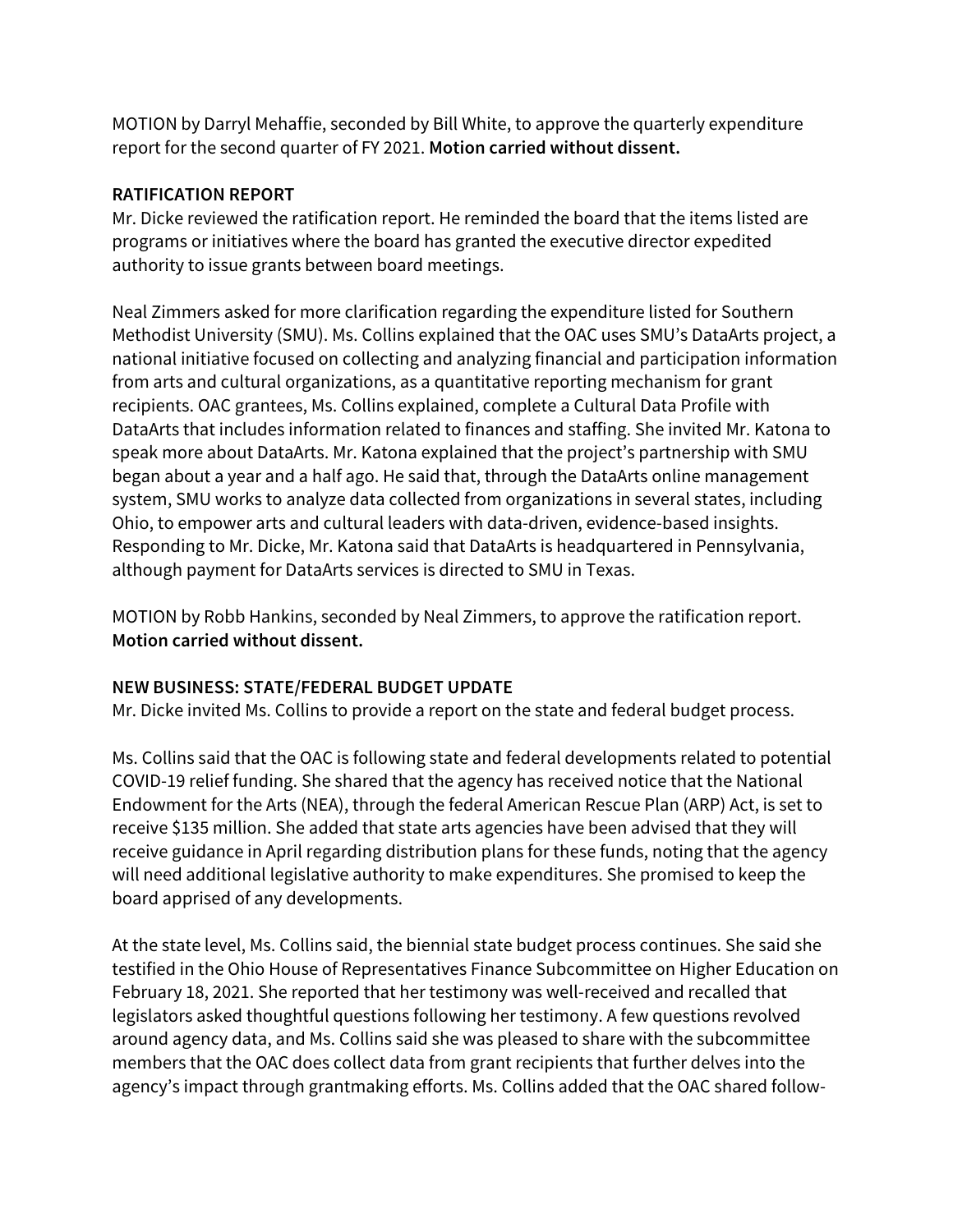up materials with the subcommittee. Ms. Collins then explained that the OAC is currently awaiting the House substitute bill version of the budget and its passage through the Ohio House of Representatives. Next, the budget will move to the Ohio Senate, where she will testify again. Ms. Collins said the board would be notified as more information becomes available regarding the Senate testimony date.

Mr. Dicke thanked Ms. Collins for her report and reflected on the news shared, specifically adding that the forthcoming support from the NEA and state will greatly assist the state's arts and culture sector.

### **NEW BUSINESS: EXECUTIVE COMMITTEE REVIEW OF NEA ARP ACT FUNDS**

Further discussing the NEA and the American Rescue Plan Act, Mr. Dicke offered an idea that the board's Executive Committee be empowered to consider and review any plans proposed for expending additional dollars from the NEA as that money becomes available.

MOTION by Tom Johnson, seconded by Darryl Mehaffie, for the Executive Committee to consider and review any plans for expending additional American Rescue Plan dollars flowing from the National Endowment for the Arts. **Motion carried without dissent.**

## **NEW BUSINESS: CAPITOL SQUARE REVIEW AND ADVISORY BOARD UPDATE**

Mr. Dicke invited Mr. Zimmers, the agency's representative on the Capitol Square Review and Advisory Board (CSRAB), to provide an update on that board's recent meetings.

Mr. Zimmers stated that CSRAB met earlier in March to discuss a variety of agenda items, one being the approval of a temporary, year-long display of a bronze statue of the late Colonel and U.S. Senator John Glenn in the Map Room of the Statehouse. Mr. Zimmers explained that the statue is meant to celebrate the 60<sup>th</sup> anniversary of Col. Glenn's flight into space and circumnavigation of the Earth. The statue was created by Alan Cottrill, a sculptor from Zanesville, Mr. Zimmers said. Mr. Zimmers added that he personally was pleased that CSRAB chose to feature the work of an Ohio artist for this sculpture.

## **NEW BUSINESS: POETRY OUT LOUD UPDATE**

Mr. Dicke began discussion of the 2021 *Poetry Out Loud (POL)* program, the national high school poetry recitation competition created by the NEA and the Poetry Foundation and administered in partnership with state arts agencies. Acknowledging that COVID-19 health and safety guidelines required adjustments to the operations of schools and classrooms, Mr. Dicke commended the OAC on another successful year of facilitating the state's competition in conjunction with six regional partners. He then invited Ms. Mullins Lee, Ohio's *POL*  coordinator, to provide a more in-depth recap of the recent State Finals competition.

Ms. Mullins Lee began her report by sharing that Ohio's *POL* 2021 State Finals competition, the 16<sup>th</sup> in program history, took place on March 5, 2021. This year, she said, participating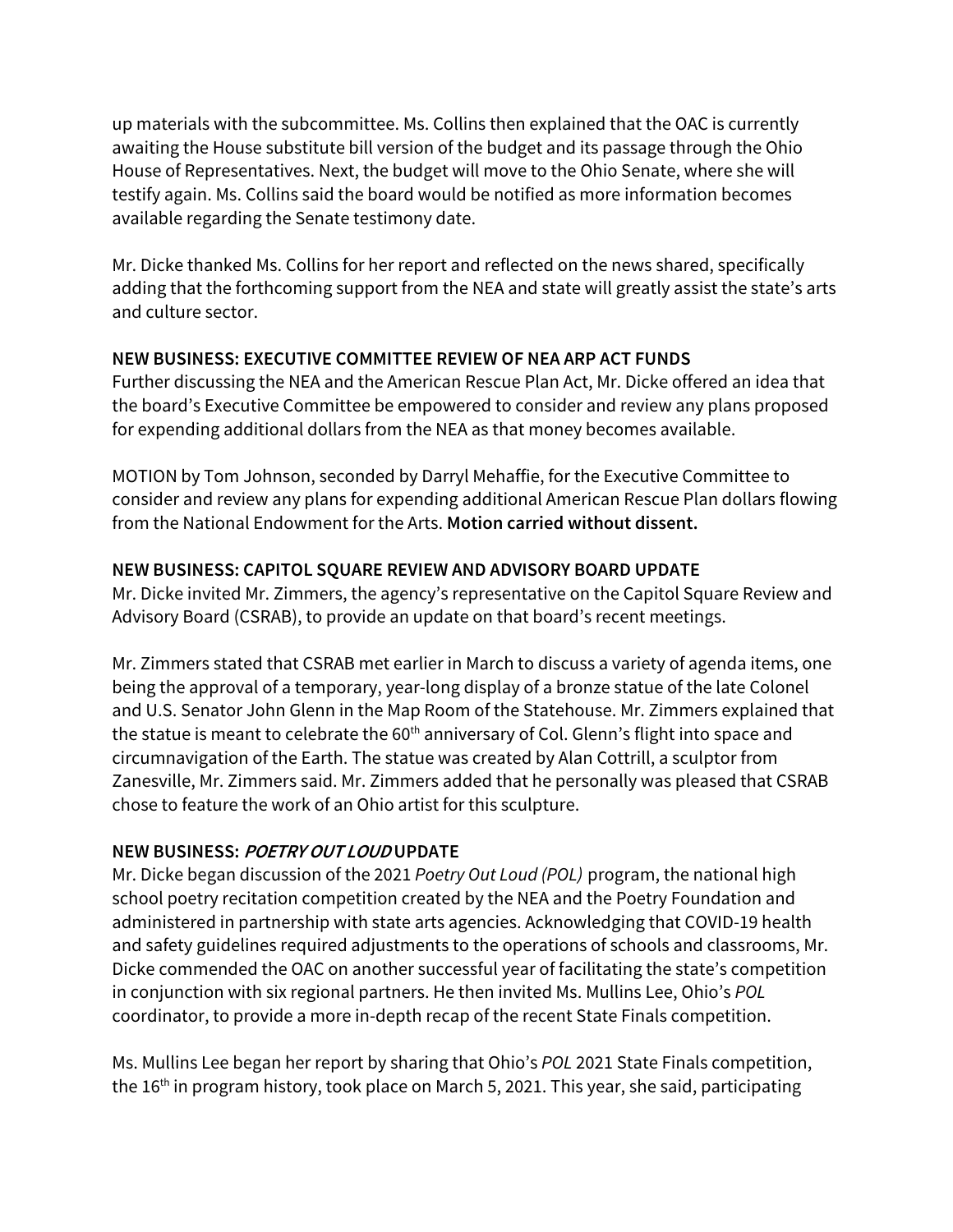students recited their poems live from the WOSU Public Media studios in front a virtual audience and panel of judges. The competition was broadcast publicly through Zoom. All participants and production staff practiced mask-wearing and social distancing, while on-site and participating in the event.

Ms. Mullins Lee then announced that Monserrat Tlahuel-Flores, a senior at St. Francis DeSales High School in Columbus, was named the 2021 Ohio *POL* State Champion. Ms. Tlahuel-Flores had competed in the Ohio *POL* program all throughout her high school career, placing second in the 2020 *POL* State Finals competition the year prior. Ms. Mullins Lee shared that, in addition to securing the title of state champion, Ms. Tlahuel-Flores received \$200 and her school received a \$500 check to purchase poetry books for its library.

The event featured special guests joining the festivities virtually, including former State Senator Eric H. Kearney of Cincinnati and Ohio Poet Laureate Kari Gunter-Seymour. Ms. Mullins Lee explained that the first-, second-, and third-place winners were honored with an original art print by Columbus artist Wendy Kendrick that also featured an excerpt of a poem by Ms. Gunter-Seymour.

Ms. Mullins Lee shared that Ms. Tlahuel-Flores would now represent Ohio at the 2021 *POL* National Finals, which are being presented as a virtual, video-submission-based competition across two days in May. The national semifinals, she said, would be streamed on May 2, 2021, and the national finals, featuring the nation's top nine finalists, would be streamed on May 27, 2021. Both events will be available for public viewing on the NEA's *POL* website.

Ms. Mullins Lee concluded her report with a message of appreciation for the determination of *POL* students, teachers, parents, and regional partners over the past year, and she shared her hopes for a return to the normal program structure in 2022.

## **NEW BUSINESS: FY 2022 APPLICATIONS UPDATE**

Mr. Dicke introduced the next order of business with a reminder that the OAC is in the midst of its grant application season for FY 2022. He explained that, as the world begins to climb out of the pandemic, arts organizations and artists are looking forward to new arts programming, returning audiences, and a resilient creative economy. Mr. Dicke invited Mr. Katona to provide an update on the current grant season and applications in preparation for the board's review of application recommendations at its summer board meeting.

Mr. Katona shared that the OAC's grants and investment offices have been in constant communication with grantees throughout the past year as constituents worked to adjust programming and operations to pandemic-necessitated restrictions. He added that the economic toll of COVID-19 is still being acutely felt within the arts and culture sector, but he reiterated how support through state and federal relief funding has been gratefully received by organizations throughout the past year.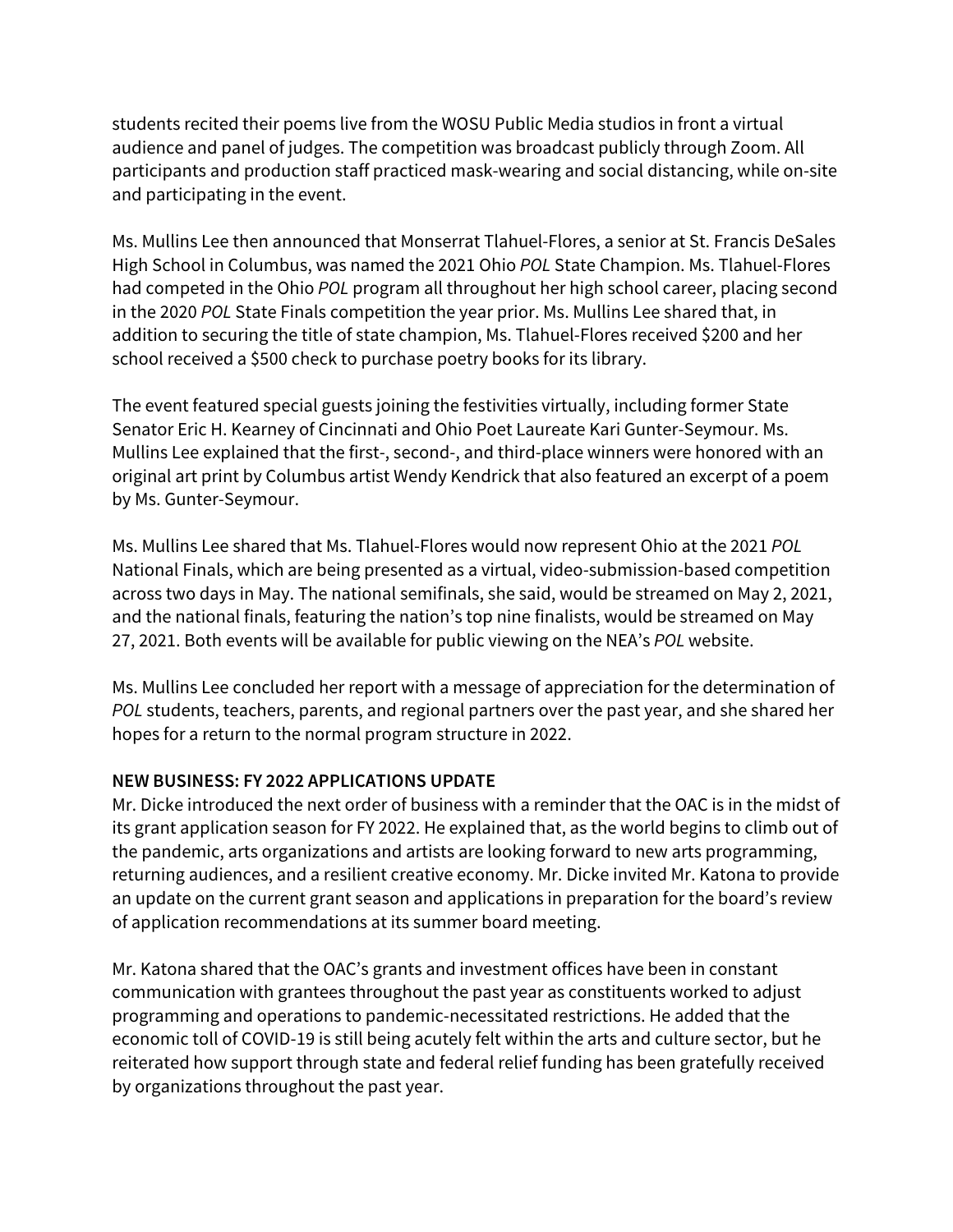Mr. Katona then shared a brief overview of grant application metrics and statistics, noting most levels were generally flat despite the pandemic. He also added that the final deadlines for the FY 2022 application season—off-year updates for Sustainability and Statewide Arts Service Organization grantees and a grant deadline for the ArtSTART program—were still forthcoming. In summary, Mr. Katona said that he felt confident in the number of applications received in FY 2022 relative to past application cycles. He also mentioned that the OAC has been encouraging organizations to apply for grants even as the COVID-19 pandemic continues and emphasized that the agency has been working on a case-by-case basis to ensure flexibility in all stages of the application and review process.

## **NEW BUSINESS: GOVERNOR'S AWARDS FOR THE ARTS UPDATE**

Mr. Dicke invited Operations and Public Affairs Director Justin Nigro to provide an update on the Governor's Awards for the Arts in Ohio, which had been postponed from its original 2020 date due to COVID-19 mass gathering restrictions. It had since been decided that the event would be reformatted to take place virtually.

Mr. Nigro shared that the OAC had confirmed participation from Gov. DeWine and Senate President Matt Huffman for the virtual Governor's Awards event with an invitation pending to House Speaker Robert Cupp. Next, Mr. Nigro announced that the OAC had confirmed with the Ohio Channel that the pre-recorded Governor's Awards program would premiere online on Monday, May 10, 2021, at noon. The program would be aired on the Ohio Channel's Facebook and YouTube channels, and cross-shared on the OAC's social media channels. Mr. Nigro said he believed the virtual program would have a significant built-in audience, reaching even more people than the traditional in-person event. Following the online debut, the Governor's Awards would have a televised rebroadcast on the Ohio Channel on Saturday, May 15, 2021, at 10 a.m. and 7 p.m. Mr. Nigro said that the Ohio Channel will also be making the televised program available to public broadcasting stations across the state for potential simulcasting. Finally, Mr. Nigro said that the OAC would promote these broadcast plans in early April to the public. OAC staff would encourage winners to host virtual watch parties or even socially distanced small gatherings where appropriate. He concluded by saying he believed the OAC was very fortunate that this group of winners has been so accommodating and understanding about this year's alternative celebration.

# **NEW BUSINESS: FINANCIAL DISCLOSURE FILING REMINDER**

Mr. Dicke offered a brief reminder for board members to file their financial disclosure statements with the Ohio Ethics Commission by the deadline in May.

## **ARTS MIDWEST UPDATE**

Mr. Dicke next welcomed Mr. Allen, president and CEO of Arts Midwest, a regional arts organization serving the nine-state region of Midwestern states that includes Ohio.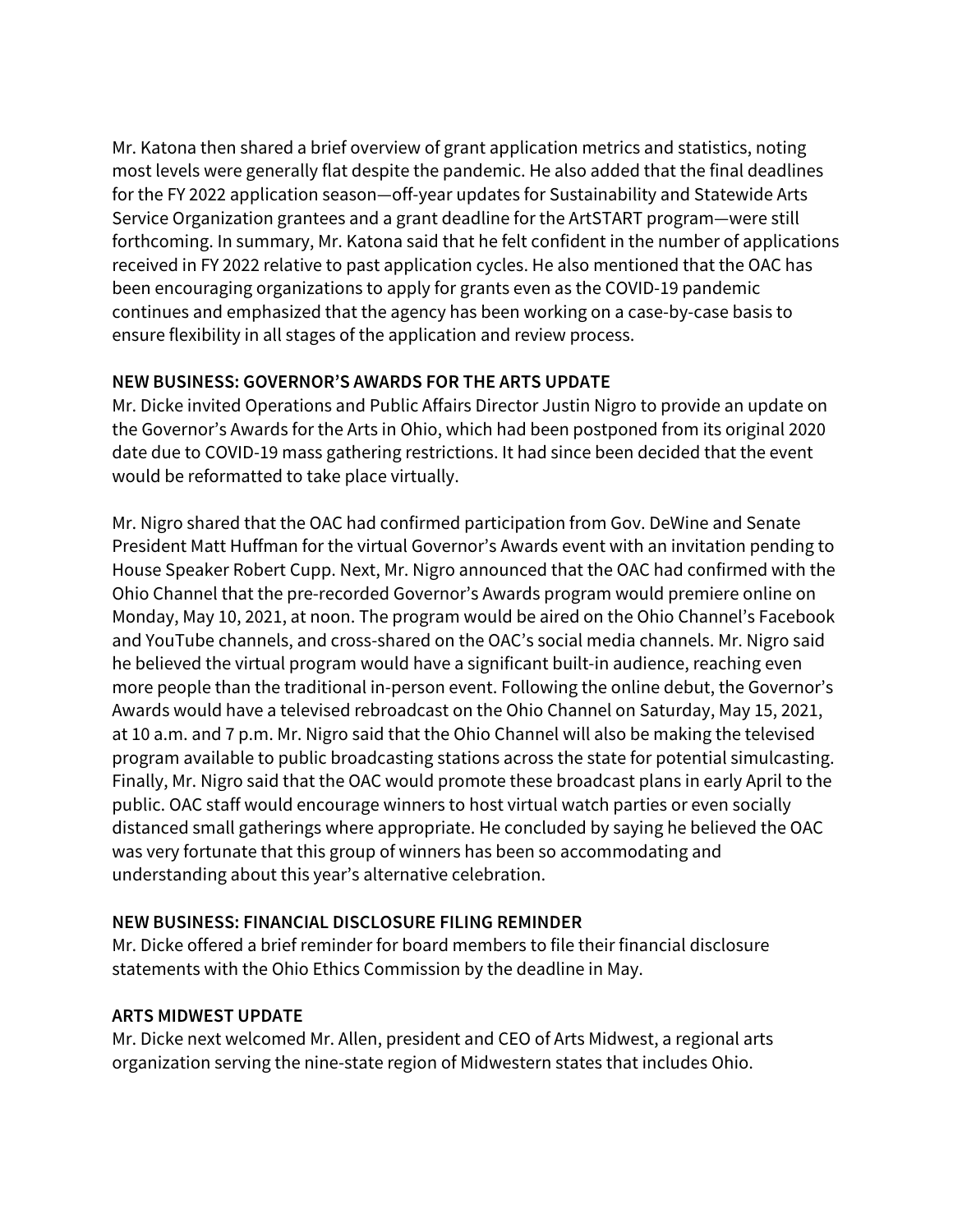Mr. Allen thanked Mr. Dicke and led the board through a presentation highlighting key findings from Arts Midwest's 2020 return on investment report tailored to Ohio. He began by sharing a brief overview of Arts Midwest, mentioning that the organization serves its member state arts agencies through investments in grantmaking, growth through training and education, and convenings that seek to gather members of the arts and culture sector.

Next, Mr. Allen explained the role of U.S. regional arts organizations, which he said work closely with the NEA as a primary partner to help carry out the Arts Endowment's charter. These efforts encompass national arts initiatives such as Shakespeare in American Communities, America's Big Read, and a host of other programs. Recently, he added, Arts Midwest assisted the NEA with the distribution of CARES Act funding to organizations operating in its member states.

As its main function, Arts Midwest stewards ongoing relationships within and between states in its region to offer services and programs that are responsive to their needs, Mr. Allen said. He explained that examples of this work can be seen in the Arts Midwest Touring Fund and GIG Fund programs. He said that Arts Midwest helps leverage private dollars within states like Ohio to offer experiences such as the international touring artist performances made possible through its World Fest program. The organization also facilitates community among state arts agencies' staffs through collaborative working groups, accessibility initiatives, and events like its annual conference.

Mr. Allen said that Ohio pays a little more than \$62,000 in state dues toward Arts Midwest yearly. This year, Arts Midwest returned \$258,833 on that investment—a return of 316 percent—through 41 grants to Ohio arts organizations reaching 39 communities. Through these grant activities, a total of 53,096 participants benefitted from programming supported by Arts Midwest in FY 2020, Mr. Allen said.

Mr. Allen shared that Arts Midwest is testing ways to better align its current focus areas into the three main categories of gather, grow, and invest. For example, he said, the Arts Midwest conference is a gathering of the arts community to network, learn from each other, and find new ways to collaborate. The organization works to create spaces, Mr. Allen said, that help organizations and leaders test ideas, identify new strategies, and build their skills. He added that the conference, which is normally held in-person in a different Midwestern city each year, will be converted to a virtual format in 2021, with official dates set to be announced soon. Member states can also look forward to smaller virtual gatherings outside of the formal conference in spring 2021, he said. Through its second focus area, growing, Arts Midwest shares toolkits, resources, and moments of learning and inspiration, Mr. Allen said. The organization offers trainings, gatherings, and online spaces for people to access materials and learn from others in the arts and culture sector throughout the Midwest and beyond. Looking ahead to the summer, Arts Midwest is preparing to launch an online hub featuring high-quality professional development resources adapted from the organization's most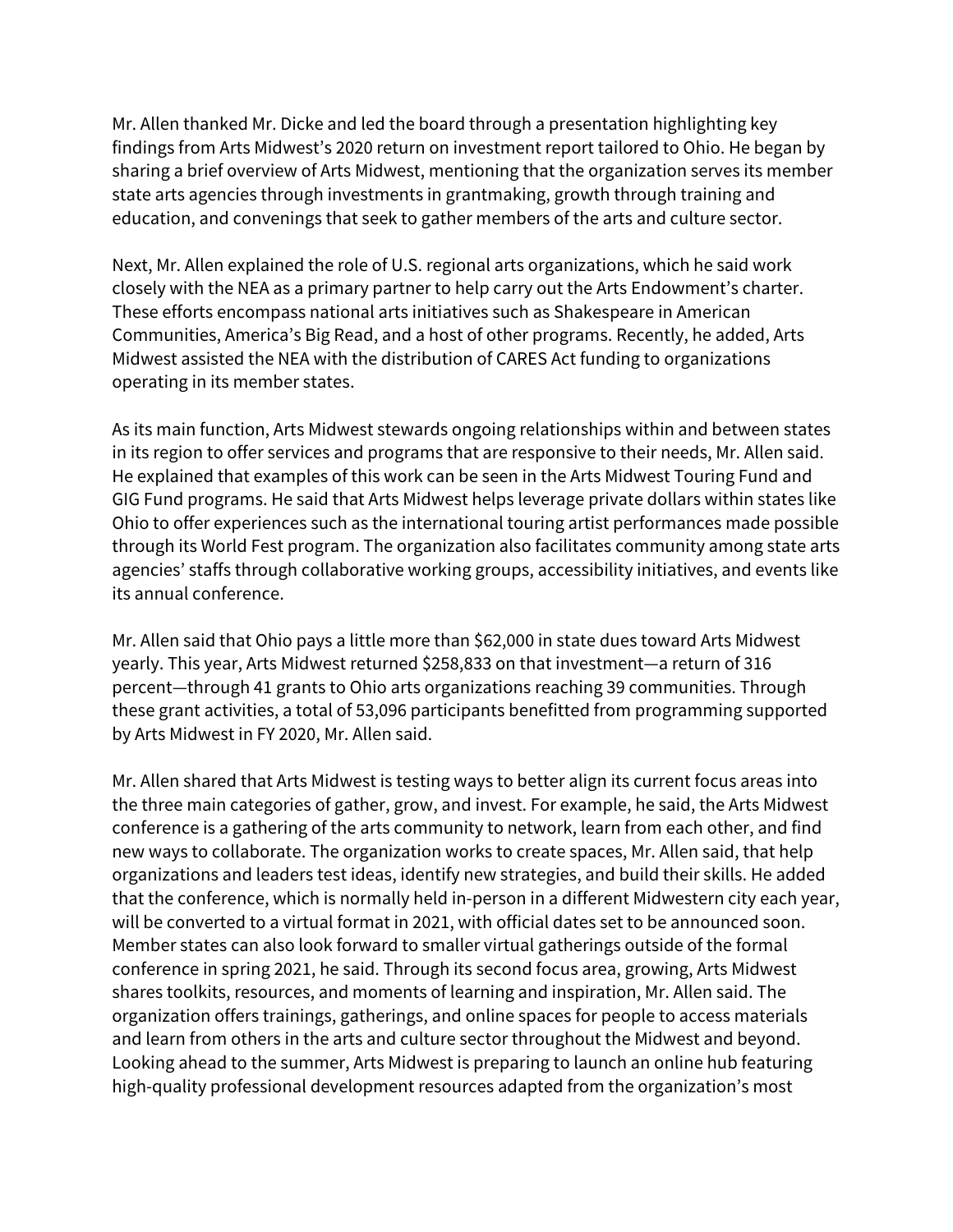popular training and education programs. Mr. Allen said that the Arts Midwest staff sees this as a big step toward supporting arts leaders throughout its region while responding to the potential limitations of meeting together in person. Moving to the third focus area, Mr. Allen detailed how Arts Midwest has invested in Ohio's arts community over the past fiscal year. Of note, he said, were opportunities to distribute federal dollars through the disbursement of CARES Act funding and initiatives like the Resilience Fund, the latter of which resulted in an investment in 24 Ohio organizations totaling more than \$500,000.

Mr. Allen wrapped up his presentation with a brief overview of Arts Midwest's plans for the future. Explaining that he spent his first few years at the organization listening and observing, Mr. Allen said that Arts Midwest is currently undergoing a process of articulating a new vision and activating new directions. The overarching strategy, he continued, involves curatorial visioning, case concepting, brand exploration, and developing impact analysis systems and strategic planning. The organization's goal is to have a new framework for its overarching strategy finalized and in place by summer 2021.

Mr. Dicke thanked Mr. Allen for his presentation. Robb Hankins asked whether Mr. Allen could share any positive trends he expects to emerge as the arts and culture sector recovers from the effects of the COVID-19 pandemic. Mr. Allen said the stressors of COVID-19 have ignited a movement to more seriously consider the arts a viable professional trade. Such efforts have brought to light opportunities to expand the arts and culture sector's connection to other major sources of economic relief and support, such as those provided through the Federal Emergency Management Agency or the U.S. military. Mr. Allen said this has greatly broadened the scope of the arts in federal funding conversations. As a parting thought, Mr. Allen shared that he believes the key to a strong arts and culture sector lies in the creation of authentic collaboration and true accessibility. He thanked the OAC board and staff for their commitment to fostering this atmosphere in Ohio.

#### **NEW BUSINESS: BOARD UPDATES**

Mr. Hankins shared with the board that he had recently received communication from Bill Blair of McKinley Advisors, a Canton-based consulting firm, wherein Mr. Blair announced that his company had decided to take on *gratis* advocacy work for the arts. Mr. Hankins said he was inspired by this news and noted the impact of state funding for the arts in Stark County and throughout the state, especially as it pertains to economic support and recovery during and after the COVID-19 pandemic. Mr. Hankins closed by encouraging members of the board to consider themselves as champions of the arts in Ohio. Adam Shank added that he would be willing to help as needed. Representative Tavia Galonski shared the positive impact of advocacy and outreach, such as letters from constituents and grantees. These messages have an important effect on her and her colleagues' work in the Ohio House of Representatives, she said. Mr. Dicke thanked all parties for their thoughts and advice.